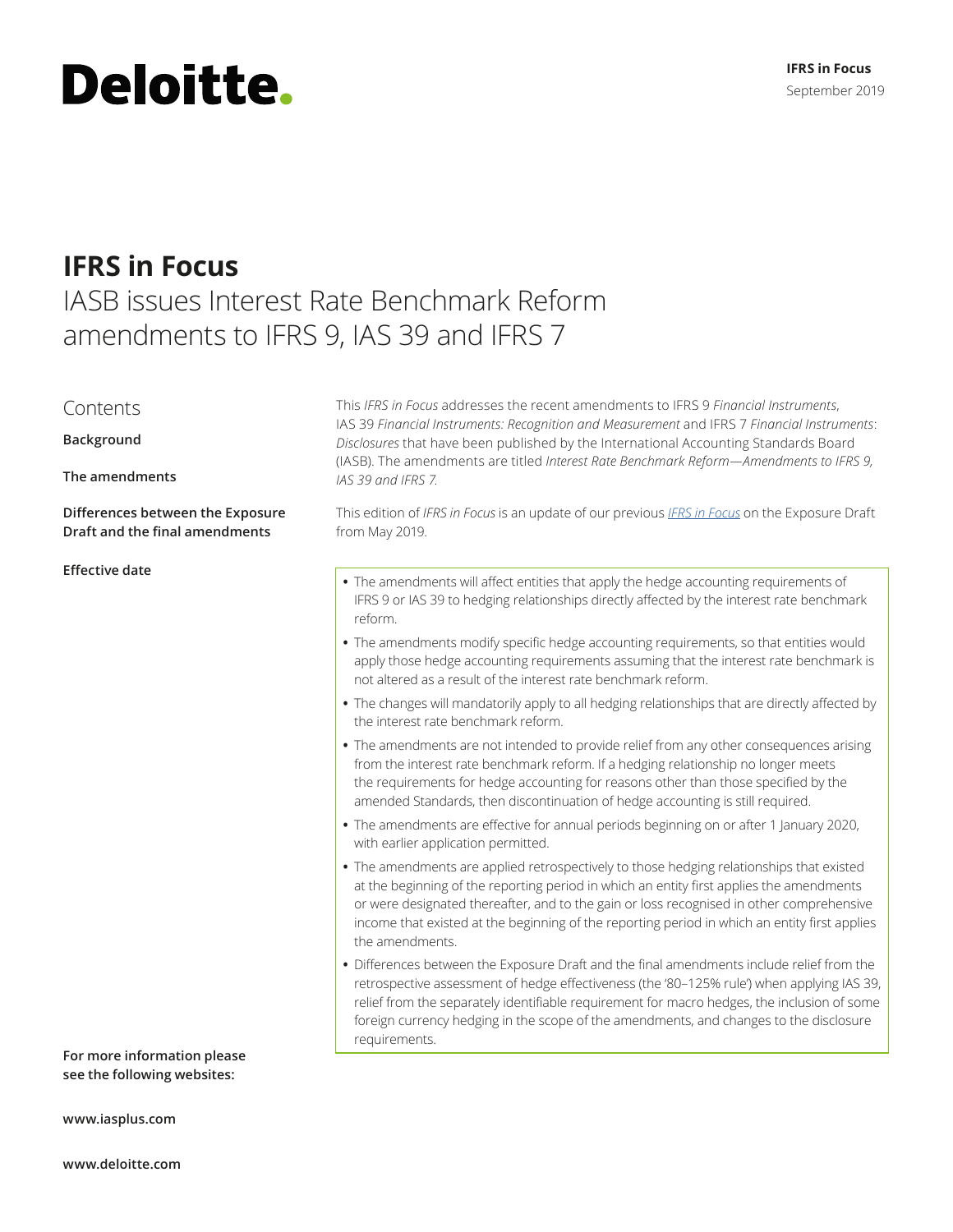#### **Background**

Interest rate benchmarks such as interbank offered rates (IBORs) play a key role in global financial markets and index trillions of dollars in financial products. However, work is underway in multiple jurisdictions to transition to alternative risk free rates (RFRs) as soon as 2020. Several reasons have driven this move. Systemic risk concerns have been raised due to instances of fraudulent submissions by banks and underlying markets not being sufficiently active for some of the IBORs, together with the key reliance of financial transactions on these rates. Panel banks that provide submissions that contribute to IBOR are less comfortable providing those submissions when the volume of underlying transactions is low, due to potential litigation risks. All of these factors could lead to manipulation of rates and raise concerns over how these rates are determined in stressed market conditions.

Against this background, the G20 asked the Financial Stability Board (FSB) to undertake a fundamental review of major interest rate benchmarks. Following the review, the FSB published a report setting out its recommendations to reform some major interest rate benchmarks such as IBOR. As a result, alternative RFRs have been selected in key currency jurisdictions by working groups, with the objective that such rates will be based on liquid underlying market transactions, and not dependent on submissions based on expert judgement. This will result in rates that are more reliable and provide a robust alternative for products and transactions that do not need to incorporate the credit risk premium embedded in the IBORs. This has led to uncertainty about the long-term viability of some existing interest rate benchmarks.

#### **Observation**

The amendments address only the hedge accounting issues arising before IBOR is replaced with an alternative RFR, i.e. the pre-replacement issues. This has been referred to Phase I of the project. The amendments consider the implications for specific hedge accounting requirements in IFRS 9 and IAS 39, which require a forward-looking analysis and provide a relief during this period of uncertainty. In September 2019, the IASB started working on a project to address any issues that might affect financial reporting when an existing interest rate benchmark is replaced with an alternative interest rate, i.e. replacement issues, being Phase II of the project. The first output from this phase of the project will be an exposure draft expected in the first half of 2020.

#### **The amendments**

The amendments to the hedge accounting requirements impact both IFRS 9 and IAS 39 because entities have an accounting policy choice under IFRS 9 as to whether to continue to apply the hedge accounting model in IAS 39 or IFRS 9. In addition, some insurance companies have not adopted IFRS 9 as they are deferring the application until they apply IFRS 17 *Insurance Contracts* so they continue to apply IAS 39 in its entirety. The IASB have modified specific hedge accounting requirements so that entities would apply those hedge accounting requirements assuming that the interest rate benchmark on which the hedged cash flows and cash flows of the hedging instrument are based is not altered as a result of the uncertainties of the interest rate benchmark reform. The amendments apply to all hedging relationships that are directly affected by the interest rate benchmark reform. Interest rate benchmark reform refers to the market-wide reform of an interest rate benchmark, including the replacement of an interest rate benchmark with an alternative benchmark rate such as that resulting from the recommendations set out in the FSB's July 2014 report *Reforming Major Interest Rate Benchmarks*.

The amendments affect the following areas:

- *1. Highly probable requirement for cash flow hedges (IFRS 9 and IAS 39)*: If the hedged item is a forecast transaction, an entity shall determine whether the forecast transaction is highly probable assuming that the interest rate benchmark on which the hedged cash flows are based is not altered as a result of the interest rate benchmark reform.
- *2. Reclassification of the amount in the cash flow hedge reserve to profit or loss (IFRS 9 and IAS 39)*: To determine whether the hedged cash flows are expected to occur, an entity shall assume that the interest rate benchmark on which the hedged cash flows are based is not altered as a result of the interest rate benchmark reform.
- *3. Assessment of the economic relationship between the hedged item and the hedging instrument (IFRS 9)*: An entity shall assume that the interest rate benchmark on which the hedged cash flows and/or the hedged risk are based, or the interest rate benchmark on which the cash flows of the hedging instrument are based, are not altered as a result of the interest rate benchmark reform.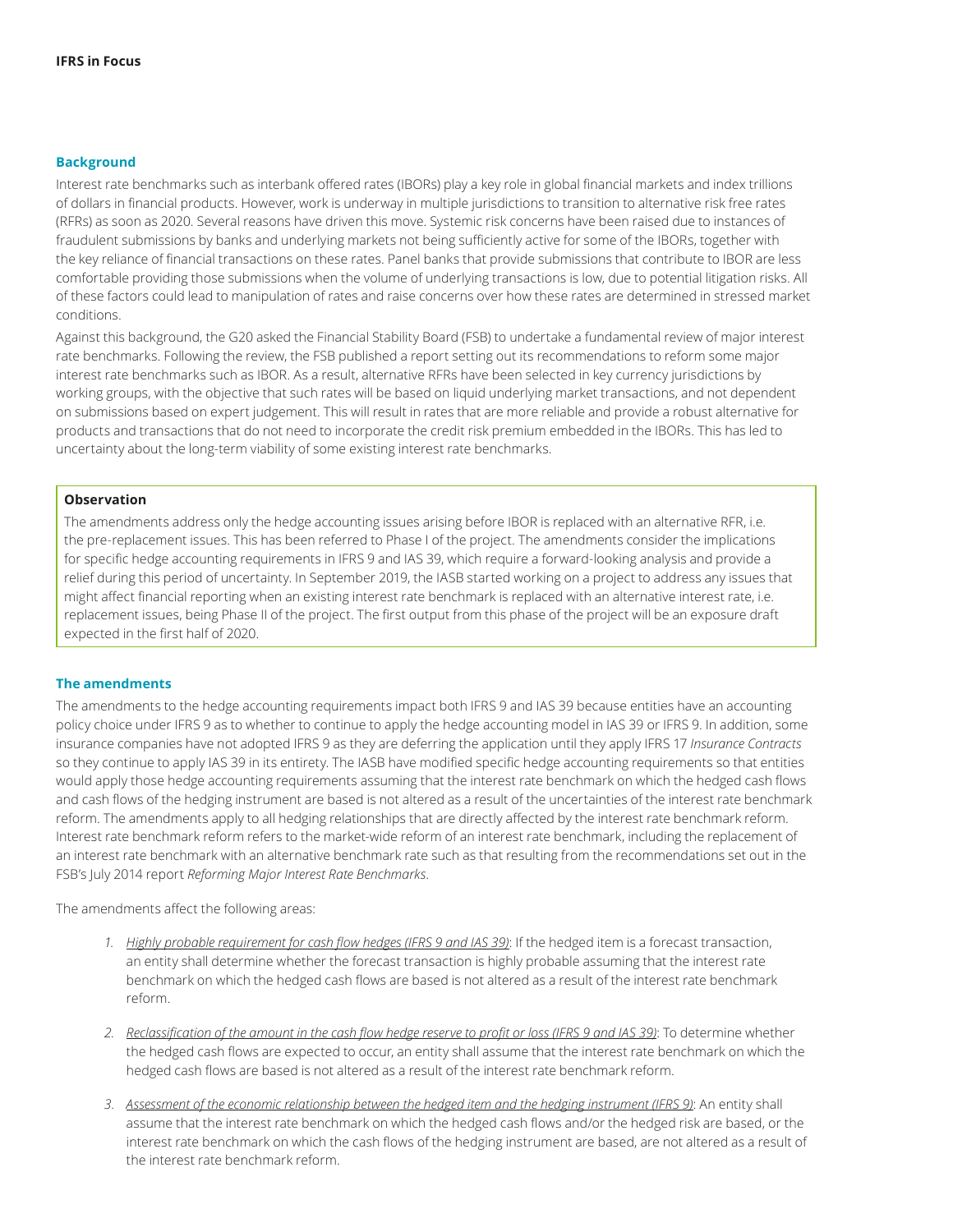- *4. Prospective assessment and retrospective assessment (IAS 39)*: An entity shall assume that the interest rate benchmark on which the hedged cash flows and/or hedged risk are based, or the interest rate benchmark on which the cash flows of the hedging instrument are based, is not altered as a result of the interest rate benchmark reform. An entity is not required to discontinue a hedging relationship during the period of uncertainty arising from the interest rate benchmark reform solely because the actual results of the hedge are not highly effective, i.e. are outside the range of 80–125% when applying the retrospective assessment. In such a situation, an entity shall apply the other conditions that are required for a hedging relationship to qualify for hedge accounting, including the prospective assessment, to assess whether the hedging relationship must be discontinued.
- *5. Designation of a component of an item as a hedged item (IFRS 9 and IAS 39)*: For a hedge of a benchmark component of interest rate risk that is affected by the interest rate benchmark reform, an entity shall apply the specific requirement in IFRS 9 or IAS 39, to determine whether the risk component is separately identifiable, only at the inception of the hedging relationship. If the hedge is a dynamic hedge, where the entity frequently resets a hedging relationship, the risk component needs to be separately identifiable only on initial designation of the hedged item.
- *6. End of application of the relief (IFRS 9 and IAS 39)*: The amendments state the circumstances in which an entity shall prospectively cease applying each of the requirements set out in 1 to 5 above. For 1 to 4 above, the relief is applicable until the earlier of when the uncertainty around the timing and the amount of the cash flows arising from the interest rate benchmark reform is no longer present in the hedged item and hedging instrument, and when the hedging relationship is discontinued. For 5 above, the relief will end on termination of the hedging relationship.
- *7. Disclosures (IFRS 7)*: Entities will be required to disclose:
	- **•** the significant interest rate benchmarks to which the entity's hedging relationships are exposed;
	- **•** the extent of the risk exposure the entity manages that is affected by the interest rate benchmark reform;
	- **•** how the entity is managing the process to transition to alternative benchmark interest rates;
	- **•** a description of significant assumptions or judgements the entity made in applying the amendments to IFRS 9 and IAS 39; and
	- **•** the nominal amount of the hedging instrument in the hedging relationship for which the entity is applying the exceptions in the scope of the amendments.

#### **Observation**

The amendments aim to avoid disruption to existing cash flow and fair value hedge accounting relationships directly impacted by the reform that in the absence of the relief would result in hedge ineffectiveness and potential hedge accounting failures as result of IBORs being replaced by alternative RFRs. Such failures could have led to widespread reclassification of amounts in cash flow hedge reserves to profit or loss and cessation of fair value hedge accounting of fixed rate debt.

The amendments avoid this disruption for cash flow hedges by requiring that an entity continues to assume, for the purposes of the hedged item, that IBOR-based cash flows will continue beyond the period when they could potentially be replaced by an alternative RFR. This applies irrespective of whether the IBOR-based variability in cash flows arises from a non-contractual exposure, for example, a forecast debt issuance, or a contractual exposure, such as a recognised IBOR-based lending or borrowing. Even if an entity has a contractual exposure, there will often be uncertainty about the likelihood the entity will be exposed to those IBOR-based cash flows given the reforms may result in an expectation that the debt will be modified or fallback provisions within the terms of the debt take effect when the IBOR benchmark ceases to exist.

Similarly, for fair value hedges, the amendments require that for the hedged item the IBOR designated risk continues even though it could potentially be replaced by an alternative RFR. This relief ensures continuity of fair value hedge accounting during a time when fixed rate debt may be increasingly priced using alternative RFRs as opposed to IBORs.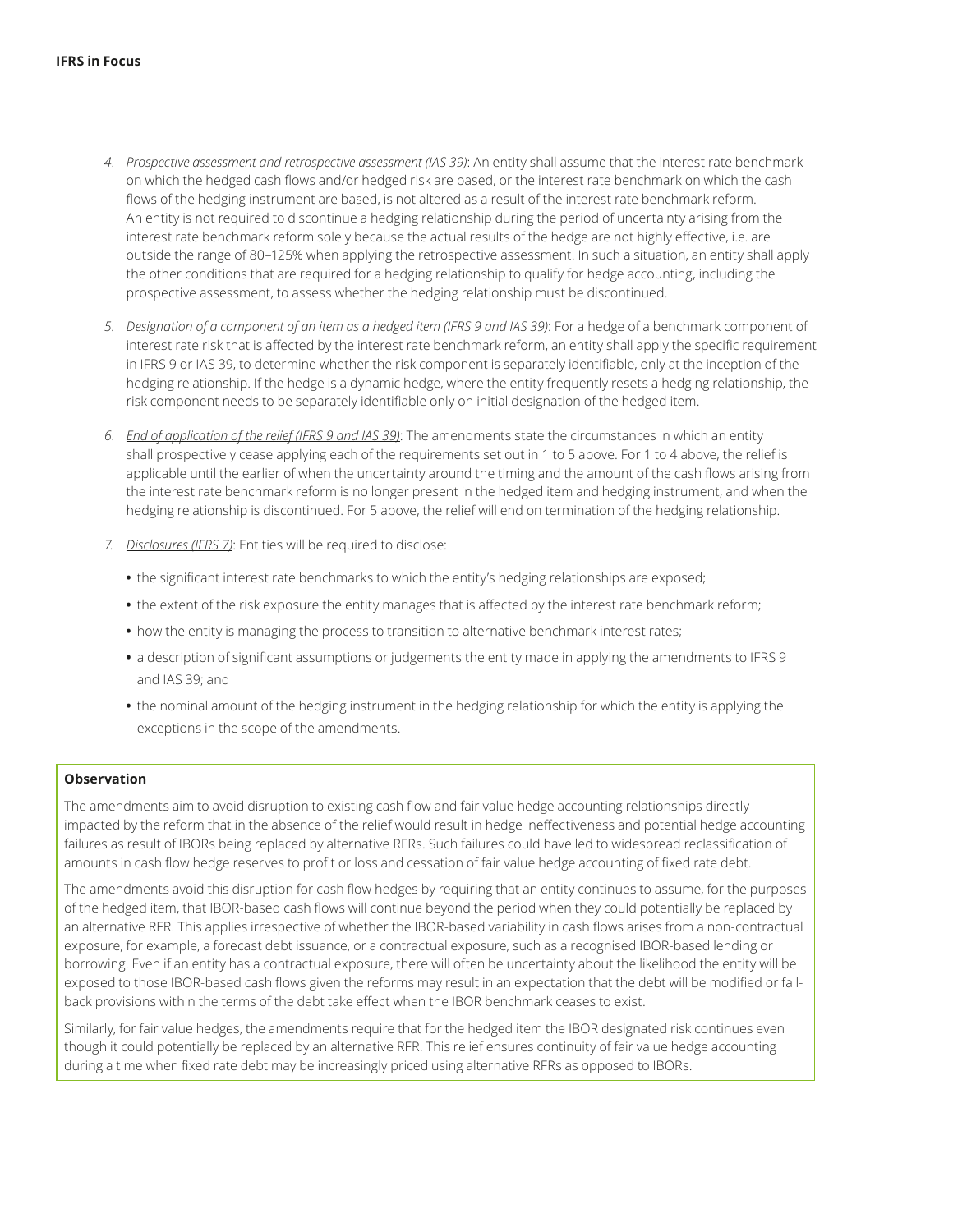Should a derivative be modified so it is contractually based on the alternative RFR, instead of IBOR, then the relief ceases for the hedging instrument, as at this point the amendments deem that there is no longer uncertainty about IBOR being replaced for that instrument. At this point an entity may have the ability to designate the derivative based on RFR with the RFR-based hedged item. Alternatively, if the hedged item has not been modified and remains exposed to IBOR an entity could continue to apply the relief to the hedge relationship as the entity's hedged item continues to be exposed to the uncertainties of interest rate benchmark. However, in order to continue to apply hedge accounting with the relief, an entity would have to demonstrate that on a prospective basis it expects its RFR-based derivative to be highly effective at hedging its IBOR-based hedged item in the case of IAS 39, or in the case of IFRS 9 demonstrate that the RFR-based derivative and the IBOR-based hedged item have an economic relationship.

The IASB will consider the accounting implications of this new designation when it deliberates Phase II of the project.

#### **Differences between the Exposure Draft and the final amendments**

Based on the comment letters received to the Exposure Draft, the IASB made the following changes to the proposals in the Exposure Draft:

- *1. Retrospective assessment for those hedging relationships accounted for applying IAS 39*: During the period of uncertainty arising from the interest rate benchmark reform, relief from the 80–125% rule has been provided.
- *2. Macro hedges*: Relief has been provided from the separately identifiable requirement for macro hedges and clarity has been provided for when the relief ceases to apply to a group of items designated as the hedged item.
- *3. Scope of the amendments*: The amendments now apply to hedge accounting directly affected by the interest rate benchmark reform which can include hedges of both interest rate and foreign currency risks given foreign currency denominated interest rate benchmarks are relevant for hedges of foreign currency risk. The Exposure Draft was restricted to hedges of interest rate risk only.
- *4. Disclosures*: Changes were made to the disclosure requirements to give specific guidance on what an entity is required to disclose including relief from disclosing specific quantitative disclosures required by IAS 8<sup>1</sup> when an entity initially applies an accounting policy.

#### **Effective date**

An entity applies the amendments to IFRS 9, IAS 39 and IFRS 7 for annual periods beginning on or after 1 January 2020, with early application permitted. The amendments are applied retrospectively to those hedging relationships that existed at the beginning of the reporting period in which an entity first applies the amendments or were designated thereafter, and to the gain or loss recognised in other comprehensive income that existed at the beginning of the reporting period in which an entity first applies the amendments.

#### **Further information**

If you have any questions about the Interest Rate Benchmark Reform amendments to IFRS 9, IAS 39 and IFRS 7 please speak to your usual Deloitte contact or get in touch with a contact identified in this *IFRS in Focus*.

<sup>1</sup> Paragraph 28(f) of IAS 8 *Accounting Policies, Changes in Accounting Estimates and Errors*